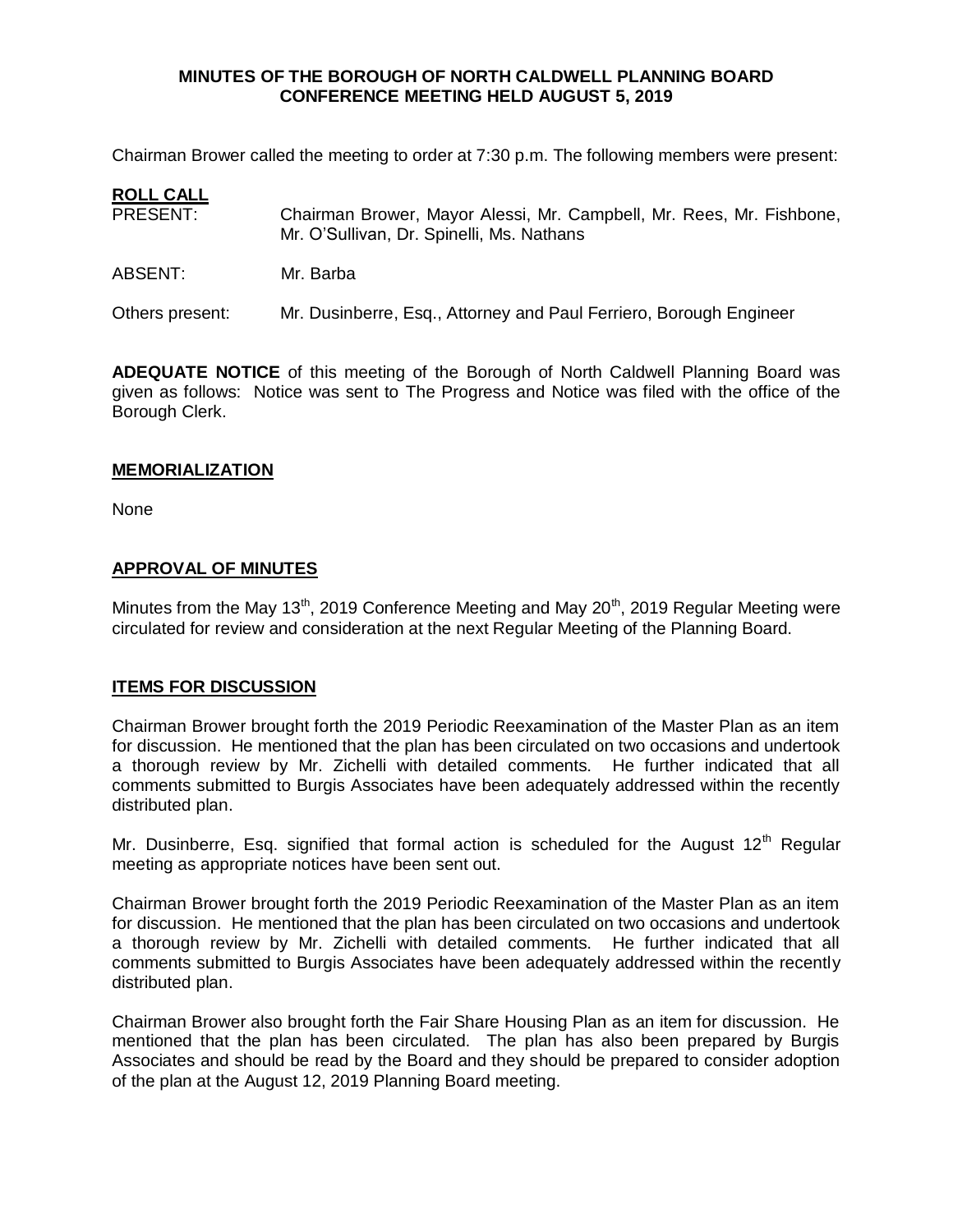**THE MINUTES OF THE BOROUGH OF NORTH CALDWELL PLANNING BOARD CONFERENCE MEETING HELD AUGUST 5, 2019 Page 2**

Mr. Dusinberre reminded the Planning Board members that the fair share hearing for North Caldwell is upcoming in September. As such, the Mayor and Council are moving forward with five ordinances associated with this matter. The Planning Board will need to review the five ordinances to confirm their consistency with the Master Plan. This review shall be reported upon and voted on by the Planning Board at the August 12, 2019 Regular Meeting. The ordinances are as follows:

- O-7-19 Replacing Article XIV Growth Share with a New Article Entitled Affordable Housing Mandatory Set-Aside
- O-8-19 Development Fee Ordinance
- O-9-19 Affordable Housing Ordinance
- O-10-19 Bloomfield Avenue Overlay (BAO) Zone
- O-11-19 Fairfield Road Overlay (FRO) Zone

Jack Dusinberre suggested that each of these items should be presented by Tom Behrens from Burgis Associates. He should be able to provide testimony, on the record, that each of the ordinances, the Fair Share Housing Plan and the 2019 Periodic Reexamination of the Master Plan have been prepared in conjunction with each other and are consistent with one another.

# **APPLICATIONS**

Chairman Brower brought forth the application from 70 Grandview Avenue LLC for Block 1903, Lot 2 for an amended preliminary and final major subdivision.

Mr. Ferriero indicated that he received revised plans and stormwater reports from the applicant. A final review letter is nearly complete but the Board was advised that a majority of the outstanding issues have been addressed. Mr. Ferriero felt that outstanding comments can be incorporated as a condition of the approval.

Mr. Ferriero also indicated that Steve Bolio from his office would be in attendance at the August  $12<sup>th</sup>$  meeting in place of Mr. Ferriero.

Mr. Dusinberre asked about the open discussion regarding an extended maintenance bond or a developer's contribution for annual maintenance costs associated with the stormwater system. Mr. Ferriero indicated that the concern on this matter is greatly reduced as a result of the revised design and a standard 2-year maintenance bond is adequate, in his opinion.

It was determined that this application will be heard first with the other portions of business scheduled for after the hearing on the application.

Chairman Brower also noted that Pulte had withdrawn their previous application for rear yard setback variances for decks. He asked that the application remain on the August 12, 2019 agenda with it being noted as "withdrawn" for purposes of clarity to the public.

# **CITIZENS TO BE HEARD**

Chairman Brower opened the meeting for citizens to be heard. There were no members of the public present.